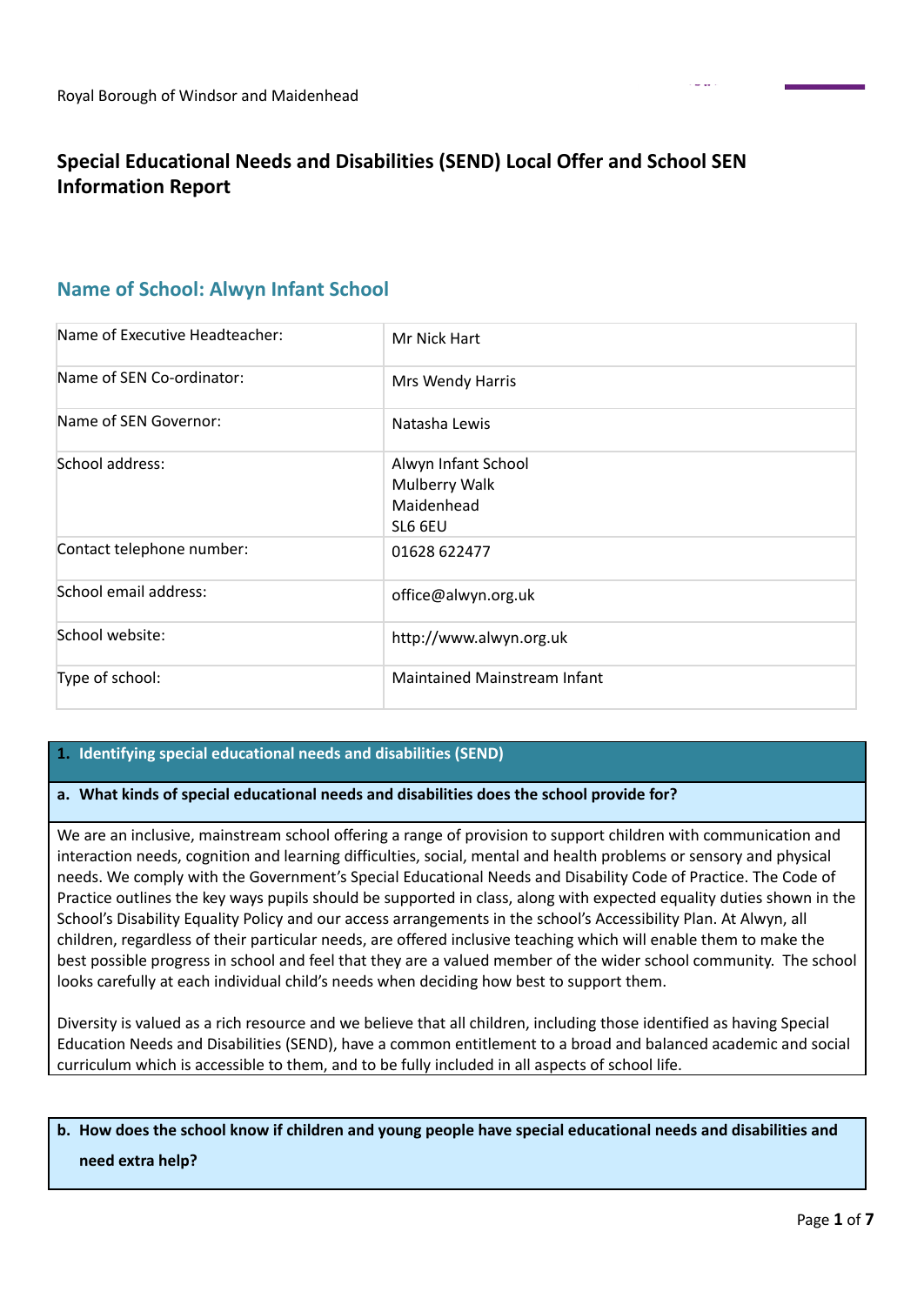At Alwyn Infant School, children are identified as having SEND (Special Educational Needs and Disabilities) through a variety of ways, usually a combination, which may include some of the following:

- Concerns raised by a parent about a child's academic, social or behavioural needs which have been identified at home;
- Liaison with previous school or pre-school setting;
- Child performing below 'age expected' levels;
- Concerns raised by a teacher: for example, if behaviour or self-esteem is affecting performance;
- Liaison with external agencies e.g. teacher advisors for visual or physical needs, educational psychologists, speech and language therapists.

# **c. What should I do if I think my child/young person may have special educational needs/disabilities?**

Talk to us – contact their child's class teacher about any concerns initially. If they feel that they would like to speak to a senior member of staff, ask to arrange an appointment with the SENDCo. The SENDCo is Wendy Harris. Appointments can be arranged in person, by phone or by email.

## **2. Support the school provides for children and young people with SEND**

#### **a. What teaching strategies do you use to support children with special educational needs and disabilities?**

At Alwyn, we use a range of teaching strategies to support children with SEND according to their individual needs. Teachers plan their lessons accordingly with appropriate lesson design. Children with SEN will have access to the appropriate resources needed in order to help them to make progress. All support staff in classes are made aware of the individual needs and assist in supporting the children to ensure their progress is maximised.

All children at Alwyn are given opportunities to talk about their learning within class and receive feedback to help them progress further.

- Knowledge of children (strengths, misconceptions)
- Questioning
- Opportunities for talk
- Prioritise understanding over task completion
- Clear explanations
- Checking for understanding

**b. What additional support is available to help my child with their learning including specific interventions**

**provided and adaptations to the curriculum and learning environment?**

- Our SENDCo oversees interventions for pupils with SEND
- We have 15 Teaching Assistants who work either on a one to one basis with children or in small groups
- We have 1 ELSA who work with individuals or small groups of children who may have social and emotional difficulties

## c. How is the decision made about what type and how much support my child/young person will receive?

We use a combination of formal assessments, informal identification of needs by teachers, parental concerns and observations by the SENDCo or specialist services in order to assess the level and type of support necessary to support children with SEND. We use provision grids to keep track of how our resources are being used and their impact. The provision mapping is assessed and reviewed at least termly. Teaching Assistants are used both within the classroom and to support intervention groups to support your child based on the specific needs.

## **d. How will I (the parent) be involved in planning for and supporting my child/young person's learning?**

- Regular meetings with parents/carers
- Parents/carers are welcome to make an appointment to meet with either the class teacher or SENDCo at any time throughout the year to discuss how their child is getting on. We can offer advice and practical ways that they can help to support children at home;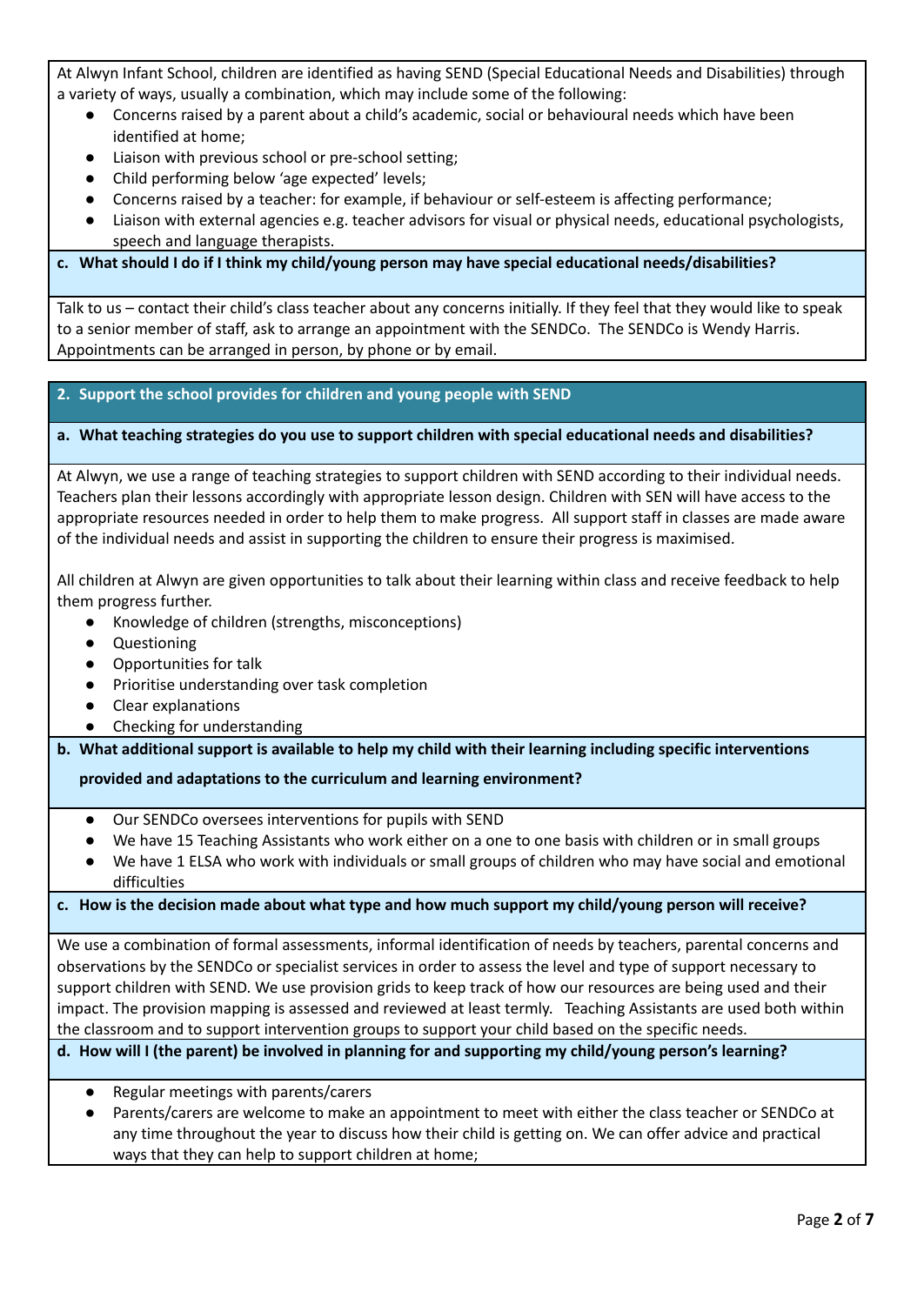- Curriculum afternoons to find out how we teach reading, writing and maths with ideas of how to support at home;
- The child may have a provision grid that will have individual targets. These are discussed with parents/carers at least three times a year and parents/carers are provided with a copy. The conversation will also provide suggestions as to how parents/carers can support their child's learning at home;
- If the child has complex SEN they may have an EHCP (Education Health Care Plan). In such instances an annual formal meeting will take place to discuss the child's progress and a report will be written.

We work closely with parents in order to make each child's experience in school a happy and successful journey. We communicate with parents through:

- Home / school books, where appropriate
- Parents are welcomed to attend sessions provided by outside agency support (Speech and Language Therapists, Occupational Therapists, Educational Psychologist, Physiotherapist etc.)

# **e. How will my child be involved in his/her own learning and decisions made about his/her learning?**

Children are regularly involved in assessing their progress in lessons and have an opportunity to have their views included in progress meetings by discussing these in advance with a member of staff. Children are encouraged to help set their own targets and assess their progress towards these. For children who attend ELSA sessions, a Boxall profile will also be completed.

## **3. Children and young people's progress**

# **a. How do you check and review my child/young person's progress?**

- The class teacher continually assesses each child and notes areas where they are improving and where further support is needed.
- As a school we track and analyse the children's progress in learning our curriculum three times an academic year.
- Pupil Progress Meetings are held each term between each class teacher and the Head of School and/or SENDCo and the team Leader. In these meetings, a discussion takes place about all children and possible actions to improve outcomes.
- For children who have a SEND provision grid, these are reviewed three times per year to track the progress against their targets using the 'assess, plan, do, and review' cycle and discuss next steps at progress meetings.
- Annual Reviews are held for children with an EHC plan.

## **b. How do you involve my child/young person and parents in those reviews?**

When holding Annual Reviews for children with an EHCP, children have their views represented. Parents are invited to make contributions in writing prior to their review if they so wish. Parents are welcome to bring other additional family members or professionals to the reviews / meetings for support and / or to share information. Parents are provided with a copy of the review for their records.

Where there are 'Looked after Children' in school, we hold regular PEP meetings and progress review meetings where we discuss the PEP and targets for the child in collaboration with the Virtual Head.

## c. How do you know if the provision for children and young people with SEND at your school is working?

- Ensuring that the child is making progress academically against national/age expected levels and that the gap is narrowing between them and their peers;
- Reviewing children's targets in Provision Grids and ensuring that they are being met;
- Through verbal feedback from the child, the parent and teacher to build a wider picture;
- Through children moving off the SEN Register when universal provision is meeting their needs. Parents/carers will always be informed if this has taken place.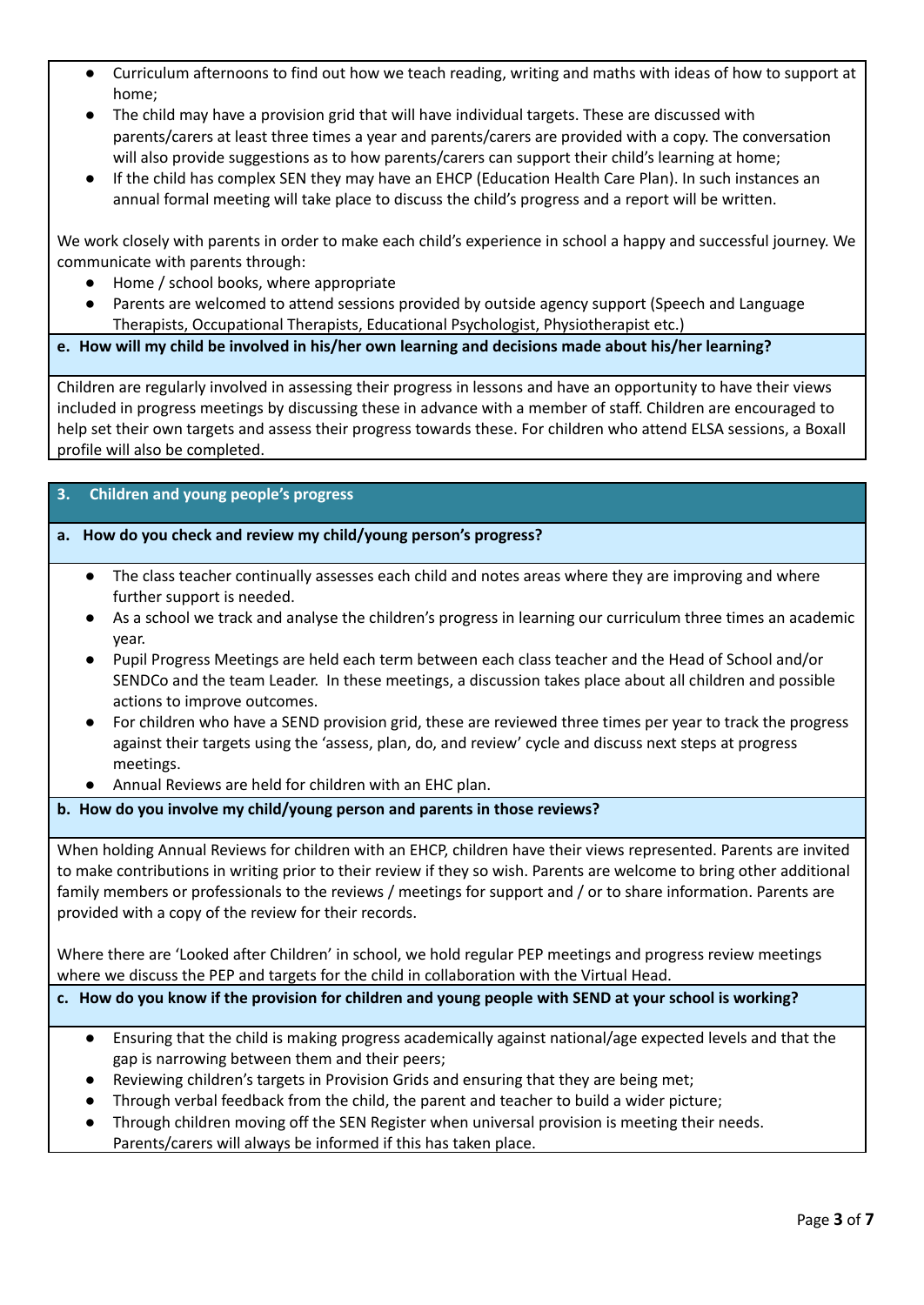**4. Support for overall well-being**

## **a. What support is available to promote my child/young person's emotional and social development?**

We are very proud of our range of support services available for children with social and emotional needs, which include:

- Class TAs supervise lunchtime to ensure consistent, familiar adults for all children
- 1 Emotional Literacy Support Assistants (ELSA)
- Lunchtime clubs for children who may lack confidence on the playground and need to build up their self-esteem

## **5. Preparation for new and next steps**

#### **a. How will you help and prepare my child to join your school?**

- We encourage all new children to visit the school prior to starting;
- We can create 'social stories' with/for the children if transition is likely to prove challenging;
- For children starting in Reception, the Head of School and EYFS (Early Years Foundation Stage) Team Leader hold a meeting for parents/carers in addition to visiting as many pre-school settings as possible and arranging visits to school for children and parents;
- We liaise closely with the staff when receiving and transferring children to and from different schools, ensuring all relevant paperwork is passed on and all needs are discussed and understood;
- If the child has complex needs, then an EHCP review will be used as a transition planning meeting to which we will invite staff from both schools;
- Transition between year groups and key stages within the school will be dealt with as part of our annual programme of transition and handover to the next class teacher;
- At any point where a child with SEN is preparing to leave our school, we would seek to arrange additional visits for the child in question to support a smooth transition.
- b. How will you prepare my child young people to join their next year group/school/college/ stage of education or

## **life?**

Transitions, especially for a child with SEND, are supported and co-ordinated by our SENDCo. Where appropriate, we will arrange visits and accompany children to their new school. For children with EHCPs, we have a summer term review and invite the SENDCo from the new school in order for them to be aware of the child's needs and ensure a smooth transition. We run transition groups for children who are worrying about the change of school. All records are forwarded to the new school in plenty of time for any actions to be taken. Support is provided for parents when considering schools for transition, which may include accompaniment to prospective schools.

# **6. Accessibility and specialist equipment**

#### **a. How accessible is the school environment?**

- *●* Our school has an accessibility policy which can be found on the school website;
- *●* All areas of the school are accessible by wheelchair. Disabled parking bays are available and additional parking is available in the staff car park;
- *●* Accessible toilet facilities are available by the main reception;

# **b. What if my child needs specialist equipment or facilities?**

As a school we work closely with external agencies: GPs, school nurse, educational psychologist, behaviour support team, speech and language therapists, occupational therapists, physiotherapists, social workers, paediatricians and specialist consultants.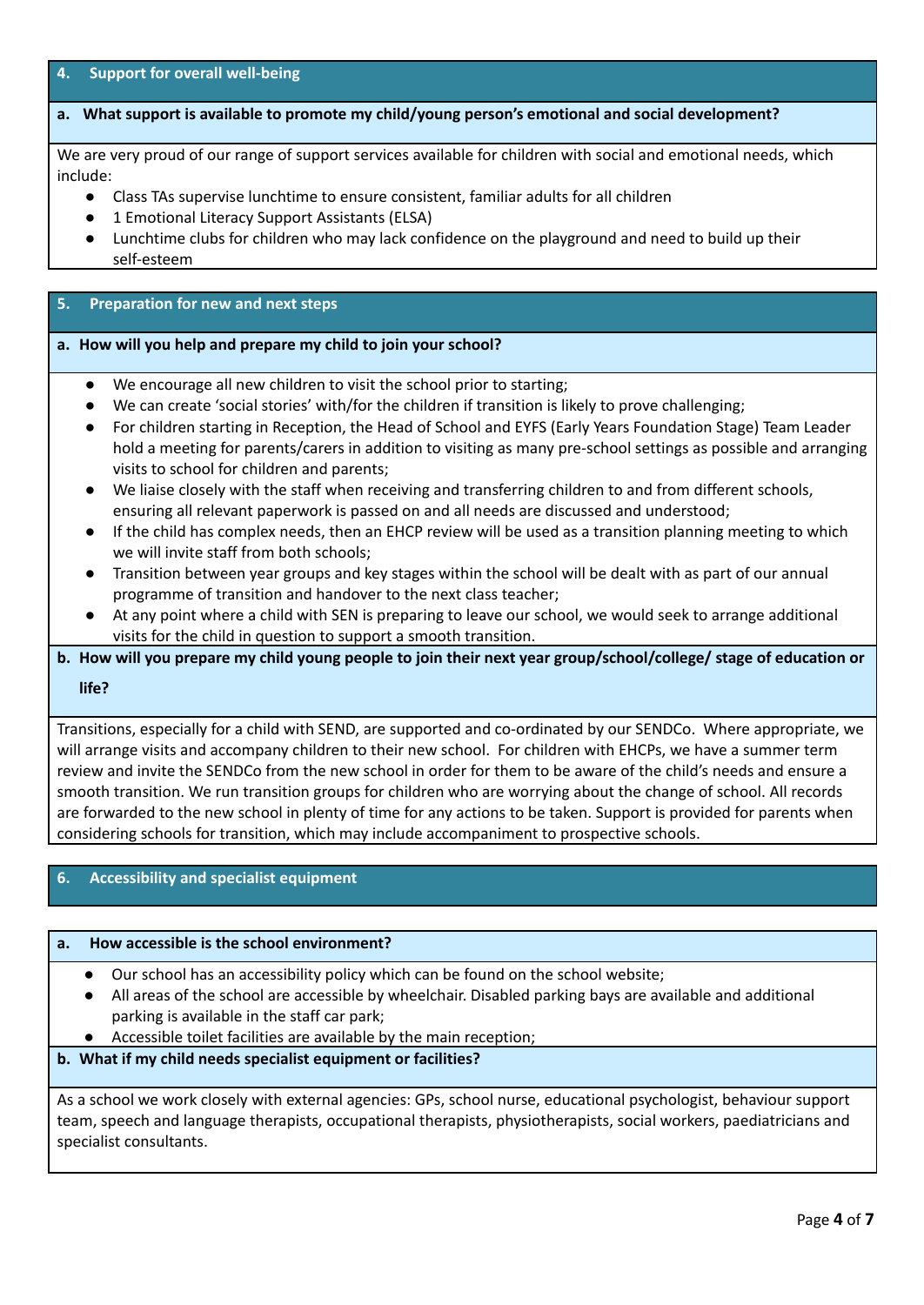We make every effort to provide the equipment and resources each child needs. Where specialist equipment is required, we will seek support from RBWM or the specialist agencies involved that can assist us in obtaining such equipment.

# **c. How will my child/young person be included in activities outside the classroom including physical activities,**

## **school clubs and school trips?**

- All children are included in all parts of the school curriculum and we aim for all children to be included on school trips. We will provide the necessary support to ensure that this is successful and may discuss this in advance with parents/carers. It might be appropriate for a parent/carer to accompany a child on a school trip, depending upon the child's individual needs;
- A risk assessment is carried out prior to any off-site activity. In the unlikely event that it is considered unsafe for a child to take part in an activity, alternative activities will be provided within the school environment, wherever possible;
- The school does not operate extended child-care services however, a variety of after-school clubs are provided before and after school and during some lunchtimes. We aim for these to be as inclusive as possible and may provide additional staff in order to achieve this. Very occasionally children find the lunchtime period challenging. Depending upon their needs, it might not be appropriate for them to eat in the dining hall with a large number of children or spend long periods of time outside. Each child's needs will be considered on an individual basis.

# **7. Training for staff, specialist services and further support**

# a. With regard to staff who support children with SEND, what expertise do they have and what training have they **undertaken?**

- We look to ensure that we have a variety of skills among our staff body, in order to enable us to support children in the best possible way
- The specific training held by staff includes: Precision teaching, ELKAN (Speech and Language) and ELSA (Emotional Literacy Support Assistant) training. We also operate an internal training programme for support staff, facilitated by senior members of staff and our educational psychologist.

b. What other agencies do you involve to meet the needs of my child/young person and how can I access support

## **from these agencies?**

We have regular involvement from other agencies who support us in meeting each child's needs. Where possible, we invite parents to attend meetings so that they can share in the advice and recommendations to mirror the support at home. We will always inform you beforehand and ask for your permission to discuss your child with them. These agencies include:

- Educational Psychology Service provided by the local authority
- School Nurse provided by the local authority
- Speech & Language Therapy Service provided by the local authority
- SHINE ASC resource at Furze Platt to support those pupils diagnosed with ASC
- Occupational Therapy / Physiotherapy
- CAMHS (Child & Adolescent Mental Health Services)
- The Virtual School (for Children Looked After)
- The Early Help Hub (including Behavioural Support)
- Children and Young Persons Disability Service (CYPDS)
- SEMH universal service package
- Attachment aware award

The referrals to the above services are co-ordinated via our SENDCo, as a result of discussions at progress meetings, parent consultations and as part of our 'assess, plan, do, review' cycle.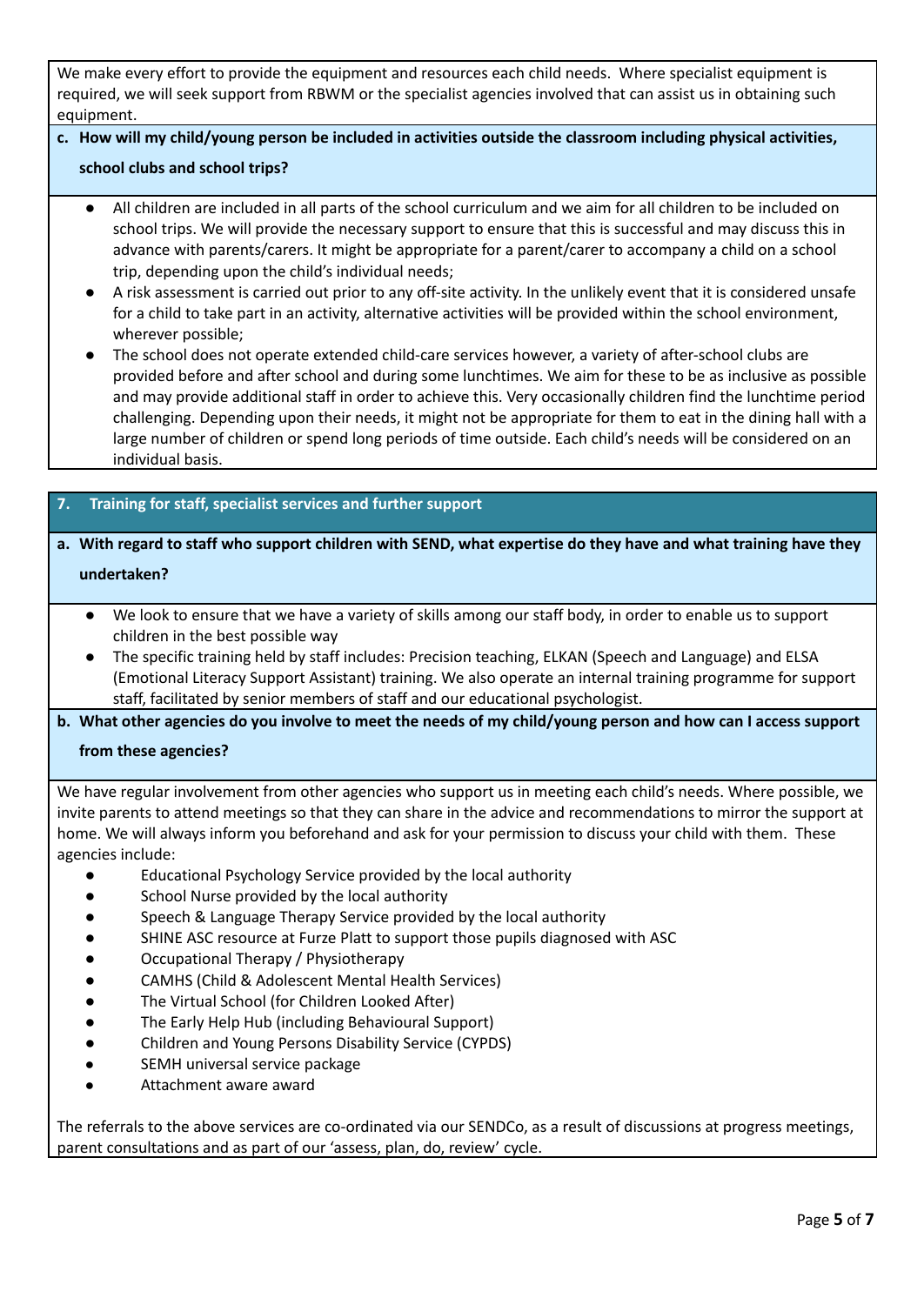# c. Who should I contact to find out about other support for parents/carers and families of children and young **people with SEND?**

You can contact the Information, Advice and Support Service for Windsor and Maidenhead who provide impartial information and advice on matters relating to Special Educational Needs and Disabilities for children and young people aged 0-25 and their families.

Tel: 01628 683182

Email: [IAS@rbwm.gov.uk](mailto:IAS@rbwm.gov.uk)

Website: <http://ias-rbwm.co.uk/>

Please follow this link to the Royal Borough of Windsor and Maidenhead's Local Offer for information about other services that might be available to support your child/young person: [www.rbwm.gov.uk/localoffer](http://www.rbwm.gov.uk/localoffer)

# **8. Policies**

# **a. Are you aware/familiar with the requirements of the Disability Discrimination Act 1995 (Special Educational**

# **Needs & Disabilities Act 2001) and the Equality Act 2010?**

Yes, and our policies have been written to reflect the current legislation.

# **b. Where can I find other school policies relating to SEND?**

The following SEND policies are available on the main policy page on the school [website](https://www.courthousejunior.co.uk/policies/) and the specific [SEND](https://www.courthousejunior.co.uk/special-educational-needs-and-disabilites/) page on the school [website](https://www.courthousejunior.co.uk/special-educational-needs-and-disabilites/)

- SEND Policy
- SEN Information Report
- Accessibility Plan
- Safeguarding and Child Protection Policy
- Behaviour Policy
- Anti-Bullying Policy
- Equality Policy

## **9. Additional Information**

## **a. Do you provide any other resources for children and young people with SEND?**

- Booster Groups
- Lunchtime clubs
- **ELSA**
- Satellite classroom

# **10 . Feedback and complaints**

# What do I need to do if I have a concern or complaint about the school and its provision for my child/young **person?**

We take pride in our open door policy and we try to make ourselves available for parents to have a quick chat; most concerns are dealt with quickly and efficiently.

However, if you feel that you need to make a formal complaint, it should be made in writing to the Headteacher. A copy of our complaints procedure is available in school or on our website

#### **11. Glossary**